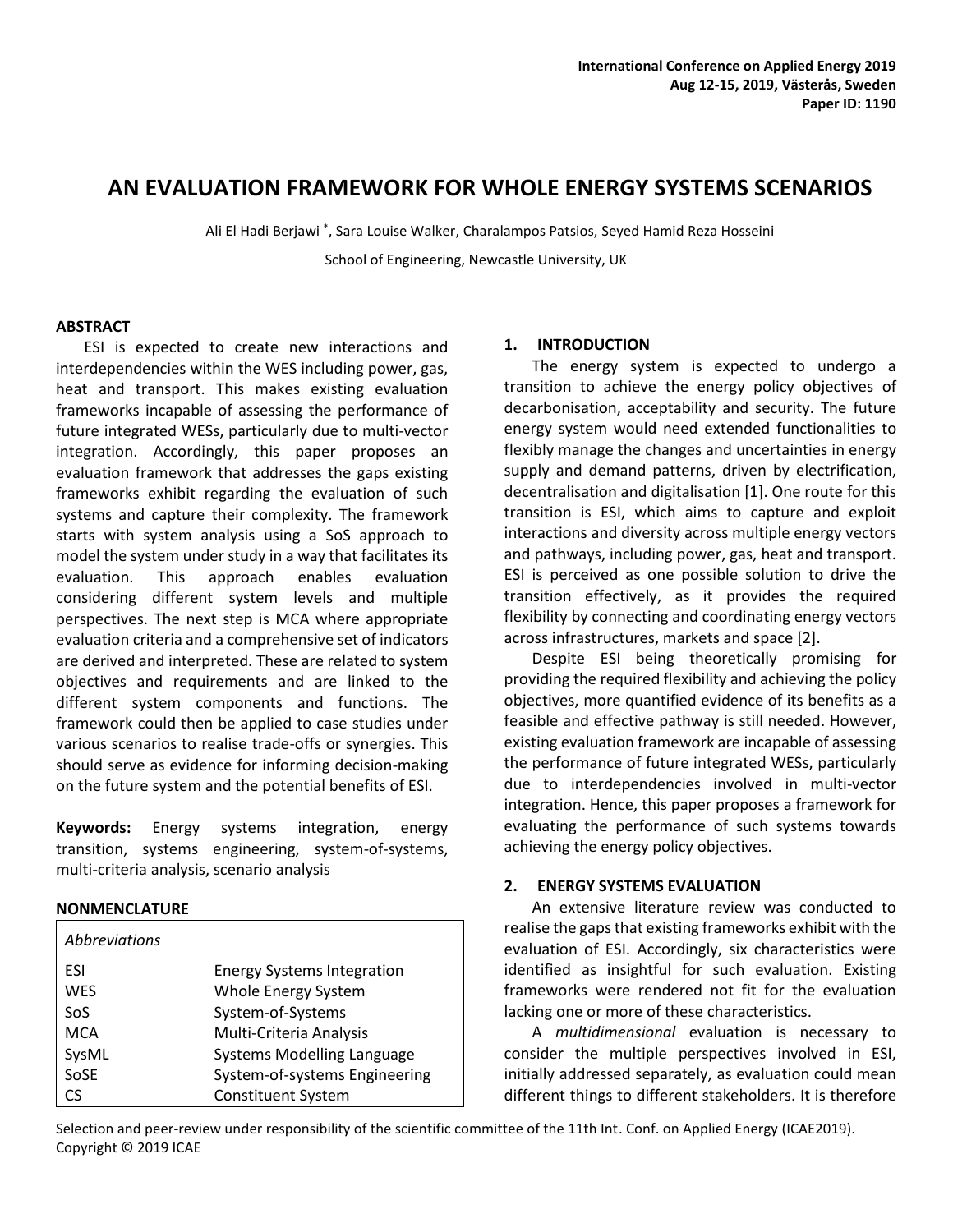important to account for different stakeholders' objectives such as energy security and sustainability [3]. This permits one to ask if the energy system is heading towards achieving the various objectives and whether those objectives can be achieved synergistically or require trade-offs. In this context, ESI can have a role in exploiting synergies across energy systems, as it provides an opportunity for collaboration among stakeholders in the planning and operation of the WES.

Evaluation of ESI should be *multivectoral* as to consider the WES comprising different integrated energy vectors and account for the interdependencies involved. Having a more interlinked energy system means that solutions in one system can affect the others. Existing frameworks tend to focus on the power system and even those that consider both the power and gas systems, don't capture the interactions between the two, but they simply expand the boundary of the evaluation [4].

Furthermore, evaluation should reflect *systemic* properties of the WES, reflecting features emerging from interactions between the different system components upon integration, such as flexibility and resilience. For instance, energy security is considered a property of the whole system rather than individual components within [5]. However, previous studies tend to focus on security in terms of primary energy resources availability and energy generation diversity [3]. Evaluation of ESI should rather consider the whole chain of energy from supply to demand, through infrastructure, markets and policy.

Moreover, the framework should be *futuristic*, i.e. to be able to accommodate major changes to the energy system, such as ESI, which would alter the way the system is planned, operated and evaluated. Additionally, the framework should be *systematic* in terms of procedural derivation and interpretation of evaluation criteria and indicators. This is important for replicability under different circumstances as there is no definitive set of indicators. It is also important for the clarity and transparency of the evaluation, which improves its validity and credibility [6]. Finally, the framework should be *applicable* to prove its usefulness and contribute to decision-making. The main challenge for conducting evaluations is typically the unavailability of data [7]. Hence, it is important to be able to get relevant data from energy models resembling future scenarios.

# **3. EVALUATION FRAMEWORK**

To address the identified characteristics required for the appropriate evaluation of ESI, a methodological framework is proposed. Through a stepwise procedure, the framework uses concepts from systems engineering to structure the problem, and (combined with MCA) derive, apply and interpret appropriate criteria and a comprehensive set of indicators for the evaluation of the system under study.

In the first stage, systems analysis using a SoS approach is conducted to model the structure and behaviour of the system under study and facilitate the identification of requirements and interactions within, as well as the emergent properties of the WES. SysML is utilised to semi-formally model the system and carry out the first stage. In the second stage, appropriate criteria and respective indicators are assigned for the holistic evaluation of the WES governed by MCA. The third stage involves scenario analysis where several future scenarios are compared to realise trade-offs or synergies.

The underlying concepts behind the proposed framework are explained in the next subsection before describing how the framework works in practice, focusing on stage 1 where the novelty mainly lies.

# *3.1 Concepts and Definitions*

First, the SoS approach is employed in the framework to address the needs for the evaluation to be multidimensional, multivectoral and systemic. SoSs are defined as integrations of independent systems that act jointly towards a common goal to collectively offer emergent functionality that cannot be provided by the CSs alone [8]. A SoS approach can capture the complexity and diversity involved in ESI, as it can support multidisciplinary understanding and evaluation of systems, help understand how a system is performing by exploring interdependencies, and consider dynamics of change. It can also enable the provision and validation of emerging behaviour [9,10].

Such approach is recommended in evaluation of complex interdependent fields such as infrastructure, water management and sustainable development. This is to adopt a more holistic approach to evaluation that could reflect the value of flexibility and resilience across the whole system, describe the system interactions, and relate indicators to each other and to strategic goals and objectives. While the SoS approach is not common in energy systems evaluation, the new paradigm of ESI can drive analyses in the energy field into this direction [11].

Second, the future changes to the energy system, of which ESI is the focus of this study, are expected to transform the system and alter its architecture. A system architecture is defined as the highest-level conception of a system in its environment. This includes principles and guidelines governing its structure, functions, the relationships between its components and with its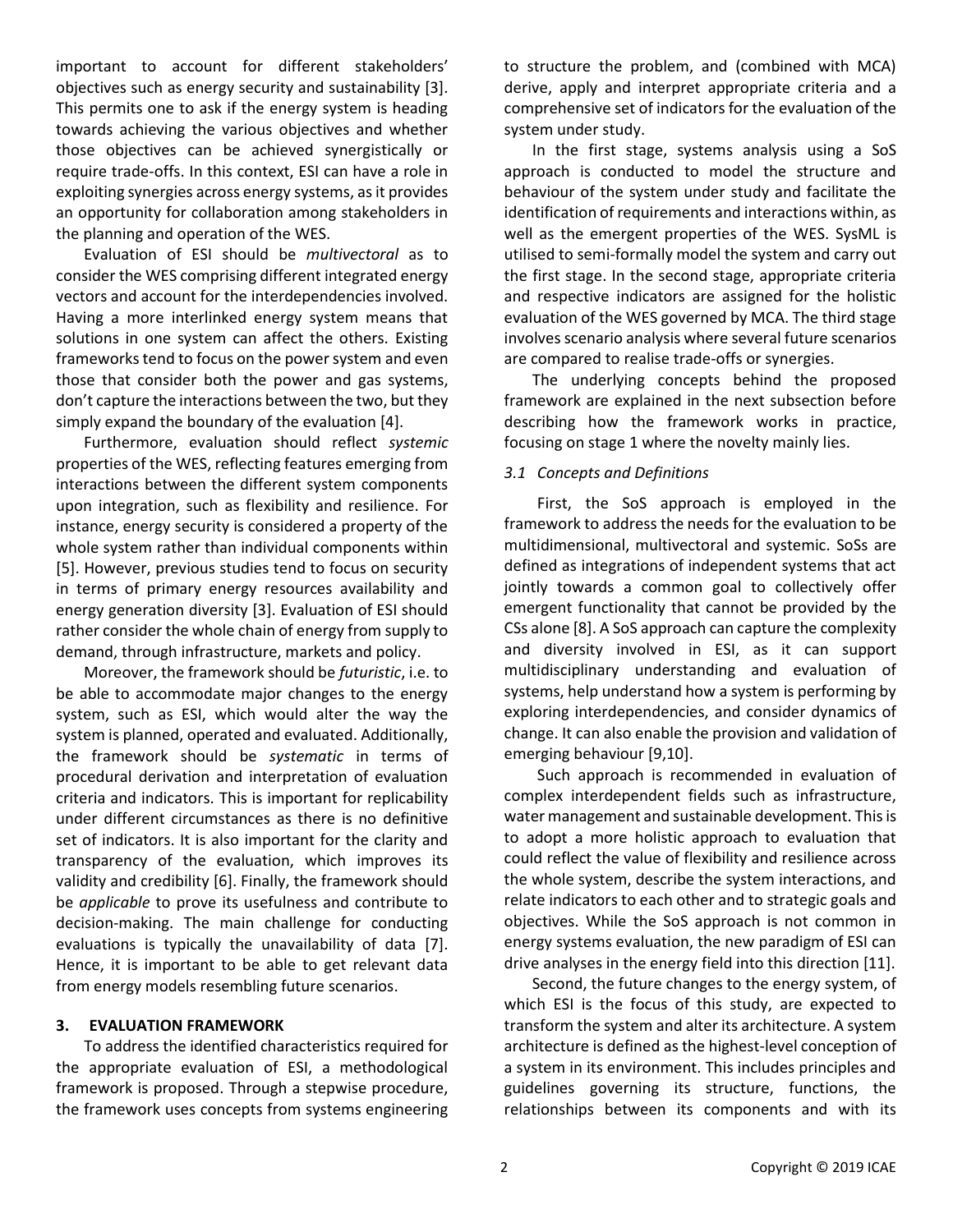environment, and how it will meet its requirements. Requirements refer to the functions and capabilities that a SoS and its CSs need to fulfil and acquire [12].

The current energy system architecture in the UK has created gaps hindering the prospects of integration [1]. These gaps are stressed with the increased decentralisation, electrification and digitalisation of the energy system. Therefore, the WES architecture must evolve to recognise the new interfaces created by new interactions. This would require flexibility and adaptability to changes to physical energy flows, data flows and commercial value flows. The new system architecture should also provide levers to policymakers to deliver policy objectives [1].

The concepts of system architecture and requirements sit within the scope of SoSE. The early stage of SoSE of relevance to this study is the conceptual development. Tasks involved in this stage include translating capability objectives into requirements, understanding the SoS CSs and their relationships, obtaining information from the different stakeholders, and assessing actual performance against capability objectives [13]. SysML, a general-purpose graphical modelling language, is used to develop the conceptual system model and support the systems analysis stage.

The second pillar of the framework is MCA, which is the systematic use of criteria and indicators for evaluation. In line with the holistic SoS approach, MCA can be applied capture the diversity of perspectives and criteria involved. It provides a multidisciplinary, participatory and transparent framework for policy evaluation, and is well suited for supporting decision making when several considerations are of interest. MCA has been applied to different problems related to energy. However, studies have focused on energy systems with one energy vector, despite the suitability of MCA for ESI due to its ability to capture synergies between multiple vectors [14].

Indicators are a typical means used to facilitate evaluation and aid decision making, as they can convey a complex message in a simplified informative form. However, indicators must evolve over time to fit different conditions, priorities and capabilities [15]. Another limitation for the use of indicators is its partial view and simplification of complexity, which would hide dynamic vulnerabilities of the energy system [5]. These limitations can be addressed by the SoS approach that provides theory for the changes and emergence of system characteristics [9], combined with a plenitude of indicators governed by MCA to capture the systems dynamics and vulnerabilities at different levels.

### *3.2 Stage 1: Systems Analysis*

The first stage of the evaluation framework is systems analysis. The aim of this stage is to develop a conceptual model, which involves creating context, structural and functional models of the system. To get started with this stage, an architectural framework is developed and is presented in table 1. An architectural framework provides a consistent guideline for creating system views that are needed for the systems analysis. This is done using the different SysML diagrams. Although the system views are presented in a specific sequence from a higher system level to a lower one, the process of developing those views is iterative. One might move from one system view and one system level back to another to make the whole system model complete and consistent. 2.2.1 Context Level

The first level in table 1 is the context level, where the context is set and the SoS to be analysed is defined by specifying its boundaries. This allows identifying its CSs and the actors or stakeholders composing its environment. For instance, CSs could be the power, gas and heat systems, in addition to integration enablers, such as power-to-x, electric vehicles and heat pumps. The system environment would include stakeholders

| Level                     | View                                    | <b>Diagram</b>           |
|---------------------------|-----------------------------------------|--------------------------|
| <b>Context</b>            | Context: System Boundary, Composition,  | <b>Block Definition</b>  |
|                           | Perspectives, Environment, Stakeholders |                          |
| <b>System-of-Systems</b>  | <b>Structure</b>                        | Internal Block           |
|                           | Requirements                            | Use Case, Requirements   |
|                           | Operations                              | Activity, Sequence       |
| <b>Constituent System</b> | Composition                             | <b>Block Definition,</b> |
|                           | <b>Structure</b>                        | Internal Block           |
|                           | Requirements                            | Use Case, Requirements   |
|                           | Operations                              | Activity, Sequence       |
| <b>System Element</b>     | Composition, Properties                 | <b>Block Definition</b>  |

|  |  |  | Table 1 Systems analysis architectural framework |  |
|--|--|--|--------------------------------------------------|--|
|--|--|--|--------------------------------------------------|--|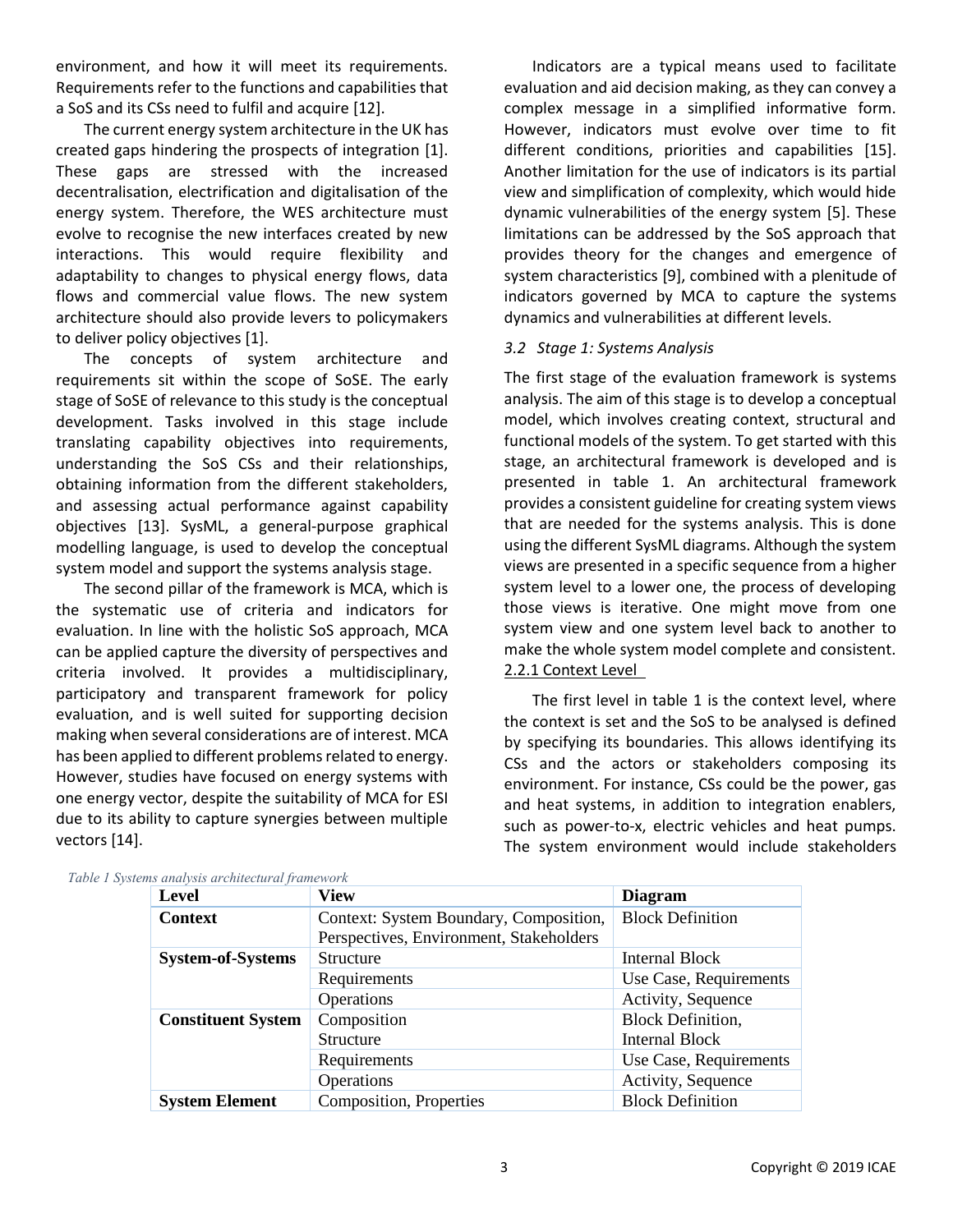affecting or affected by the system. This typically includes actors from policy, markets, society and the environment, and as such respectively reflect the political, economic, social and environmental perspectives. Block definition diagrams are used to show the composition of the SoS and its stakeholders. 2.2.2 System-of-Systems Level

The next level described in table 1 is the SoS level, where system views representing the structure, requirements, and operations of the whole system are shown, i.e. showing each CS as a black box. The structure at this level follows from the composition shown at the context level, but with a closer look at how the CSs are linked. This is done using an internal block diagram.

Requirements are defined using requirements diagrams and are put in context using use case diagrams. This is where desired functions or features of the SoS are linked to external actors, showing the SoS capabilities from the different perspectives introduced in the context level. These are functions or capabilities that the SoS should deliver or acquire to satisfy the requirements of the identified stakeholders.

Behavioural diagrams (sequence or activity) are used to describe the operations and the interactions between CSs to deliver system functionalities. Two approaches can be taken here. A goal-oriented analysis, where a system view shows the operations needed to deliver a requirement. Otherwise, a scenarios-driven analysis considers different what ifs for the system operations. 2.2.3 Constituent Systems Level

Similarly, at the CS level, the structure, requirements and operations should be viewed for each of the CSs. This means showing the composition of each CS in terms of system elements and operations involved to satisfy requirements. Requirements at this level can be from stakeholders, but also from other CSs and from the SoS as a whole. Requirements are thus related to the independent functionality of the CS, in addition to the functionalities the SoS has to deliver supported by CSs. 2.2.4 System Element Level

Each of the CS elements is further composed of different technologies. Therefore, their composition and properties are viewed. This is important when technologies have different properties that impact higher levels of the system differently.

#### *3.3 Stage 2: Multi-criteria Analysis*

The second stage of the framework is MCA, where appropriate evaluation criteria and corresponding indicators are assigned to the different system components or functions. Suitable criteria are derived from the system model to reflect the system objectives and requirements identified in the first stage at different levels. Thus, the system is evaluated against both the contextual objectives and against system requirements identified at the SoS and CS levels. This shows the performance of the systems in delivering capabilities as a whole and independently. Further, corresponding indicators that measure the state of the evaluation criteria are chosen. Upon quantification, indicators are presented in a disaggregated form such as a dashboard. This allows realising trade-offs between the different indicators when comparing different scenarios [10].

The system model developed in stage 1 is further extended by creating parametric diagrams that show evaluation criteria and any mathematical formulae used to quantify them. This makes the initial model comprehensive by representing critical parameters for achieving desired requirements, defining how to evaluate performance and allowing the comparison of alternatives.

### *3.4 Stage 3: Scenario Analysis*

Stage 3 of the framework involves scenario analysis, where stages 1 and 2 are applied to case studies under different scenarios. Findings are then compared and analysed to examine whether the objectives can be achieved synergistically upon ESI or do they require trade-offs. Finally, results and indicators are presented graphically or in a dashboard to convey the evidence to stakeholders and decision-makers.

#### **4. OUTLOOK**

The framework has been trialled on a test scenario for the case study of Findhorn EcoVillage in Scotland, with an integrated power and heat systems coupled by a heat pump. The system models are not presented in this paper due to space restrictions. Evaluation criteria and respective indicators were identified linking systems requirements with different system components and functionalities. The next step is to quantify the indicators by relating the system model developed in SysML to the simulation model running the same scenario, where relevant outputs of the simulation model will be inputs to calculate the indicators. Upon quantification, the indicators will be analysed as per the MCA guidelines. Finally, the framework will be applied on different scenarios to compare findings and realise trade-offs among the different objectives and requirements.